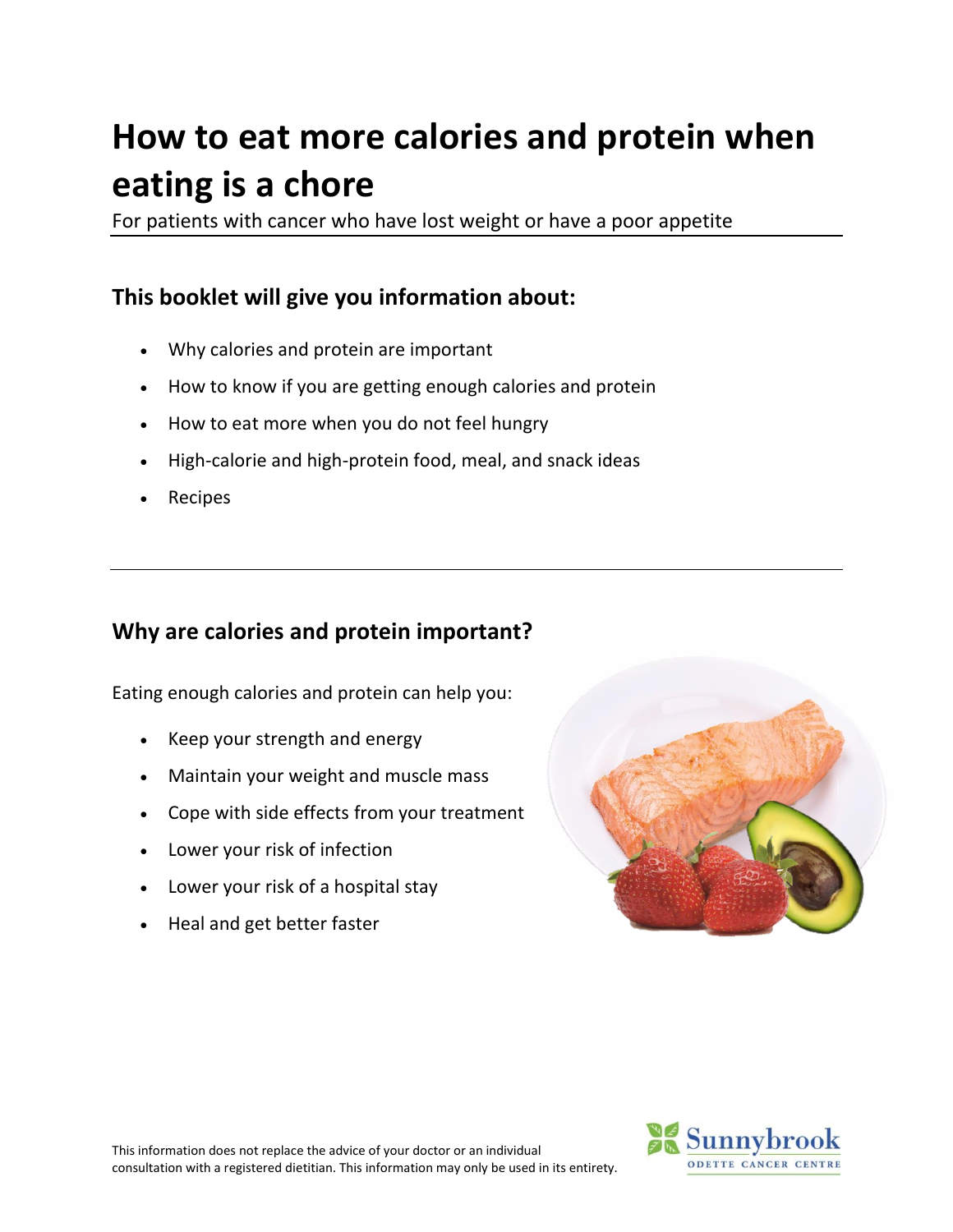# **How do I know if I am getting enough calories?**

- Watch for changes in your weight. If you lose weight without trying, you may not be getting enough calories. See page 4 for a list of high-calorie foods to add to your diet.
- Weigh yourself at least once a week and write it down. If this is too stressful, ask your health care team to weigh you at each appointment.

# **How do I know if I am getting enough protein?**

- A dietitian can help you determine how much protein you need each day.
- In general, people with cancer need more protein than usual. Try to eat a protein food at every meal and snack. See page 5 for a list of high-protein foods.

# **Do I need to take vitamin and mineral supplements?**

- No, unless your doctor tells you differently. Your vitamin and mineral needs when you have cancer are the same as when you were healthy.
- A regular dose multivitamin-mineral supplement may help if you cannot eat a variety of foods. Your doctor or dietitian may recommend a multivitamin-mineral supplement.
- Big doses of vitamins and minerals can be harmful and are usually not recommended. Talk to your doctor, dietitian, or pharmacist about any vitamin and mineral supplements you are taking.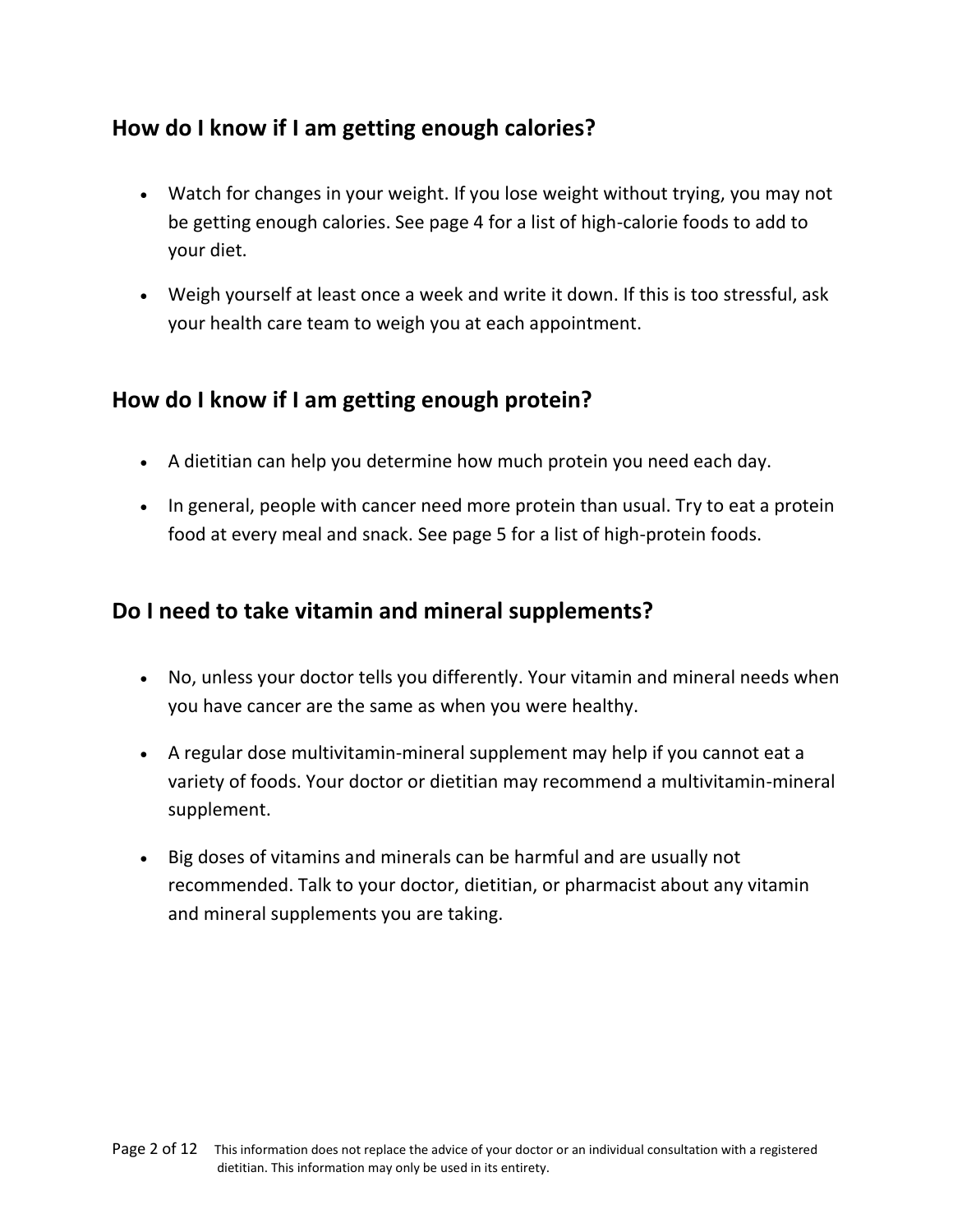# **I am never hungry – how can I eat enough?**

- **Choose high-calorie, high-protein foods** often. See pages 4 6 of this booklet for ideas.
- **Keep foods and snacks where you can see them** as a reminder to eat. Stock up on snacks like muffins, crackers, cheese, trail mix, and yogurt.
- **Eat small meals and snacks every 2 to 3 hours**. Do not wait to feel hungry.
- **Eat your favorite foods at any time of the day**. For example, try breakfast for dinner.
- **Go for a walk** before meals to increase your appetite.
- **Eat your biggest meal when you feel most hungry**, not when you usually would.
- **Choose fluids that give you energy** like milk, smoothies, soups, and 100% fruit juice.
- **Limit fluids with no calories and no protein** like water, tea, coffee, and broth. These will fill you up but do not have any protein or calories.
- **Drink fluids in-between meals**, not during meals, so that you do not fill up as quickly. If you do drink with meals, take small sips.
- **Make cooking easier:**
	- o Keep easy-to-make foods that you know you like on hand, like frozen entrées, canned foods, eggs, and prepared foods from the grocery store
	- o Order take-out
	- o Accept offers from friends and family to cook meals or grocery shop
	- o Cook and freeze meals when you have energy, to have on hand
- **Eat what tastes good**, even if that means eating the same foods every day.
- **Try nutrition supplement drinks**. Choose "plus" varieties for more calories. If these are too sweet, add plain milk or blend them in a smoothie.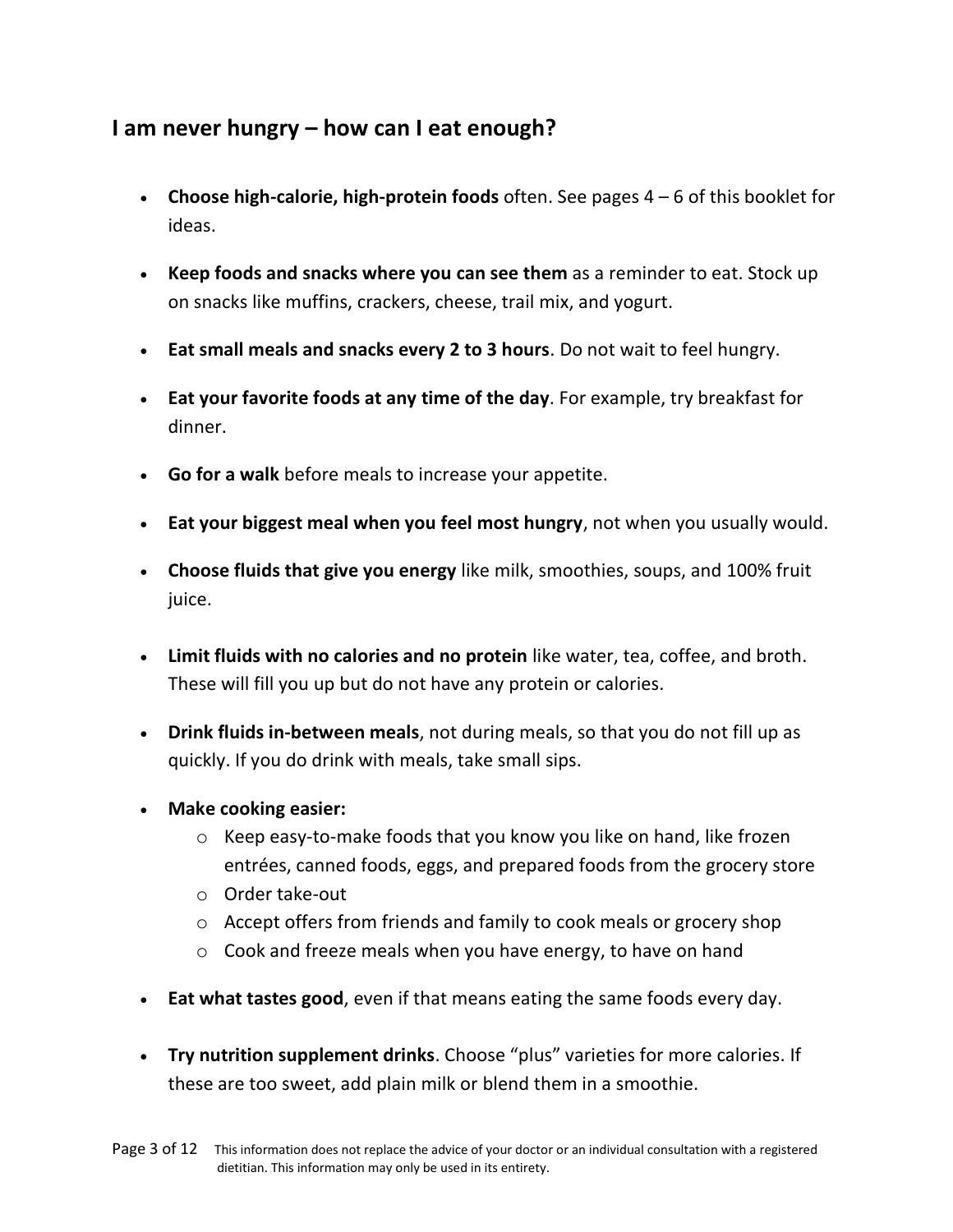# **High-calorie foods**

**♥**Heart-healthy Plant-based Note: For lactose-free choose "lactose-free" cow's milk products or plant-based options

| <b>High-Calorie Foods</b>                                        | <b>Tips to Use Them</b>                                                                                                                                                                                                                                                   |
|------------------------------------------------------------------|---------------------------------------------------------------------------------------------------------------------------------------------------------------------------------------------------------------------------------------------------------------------------|
| Canola, olive, and<br>sunflower oil<br>♥≭                        | Pan-fry meats, fish, vegetables, and stir-fries<br>Toss to coat salads, vegetables, and pasta before adding sauce<br>Drizzle on popcorn<br>Dip bread in olive oil and balsamic vinegar<br>• Add 1 Tbsp. of canola oil (because it is tasteless) to smoothies<br>and soups |
| <b>Avocado</b><br>7 Ж                                            | $\bullet$ Eat as a snack<br>Blend into smoothies or milkshakes<br>Spread on sandwiches and crackers<br>$\bullet$<br>• Add to tuna, egg, chicken, or mashed chickpea salad                                                                                                 |
| <b>Olives</b><br>Y*                                              | $\bullet$ Eat as a snack<br>Add to pasta, pizza, and salads                                                                                                                                                                                                               |
| <b>Butter, margarine</b>                                         | • Add to vegetables, mashed potatoes, hot cereal, and rice<br>Toss to coat pasta before adding sauce<br>Spread on bread and muffins                                                                                                                                       |
| Cream                                                            | Use to make hot chocolate, soups, puddings, and sauces<br>Pour over Jell-O or fruit<br>Top pancakes, fruit, desserts, and hot drinks with whipped<br>cream<br>• Blend into smoothies or milkshakes                                                                        |
| Cream cheese,<br>mayonnaise                                      | • Spread on sandwiches and crackers<br>Add to tuna, egg, chicken, or mashed chickpea salad                                                                                                                                                                                |
| Jams, jellies, syrups<br>米<br>Honey, sweetened<br>condensed milk | Spread on toast, muffins, and crackers<br>• Add to yogurt, ice cream, hot cereals, and pudding<br>Blend into smoothies or milkshakes                                                                                                                                      |
| <b>Dried fruit, coconut</b><br>*                                 | • Sprinkle on cereal, ice cream, and desserts<br>• Mix with cereal and nuts to make trail mix                                                                                                                                                                             |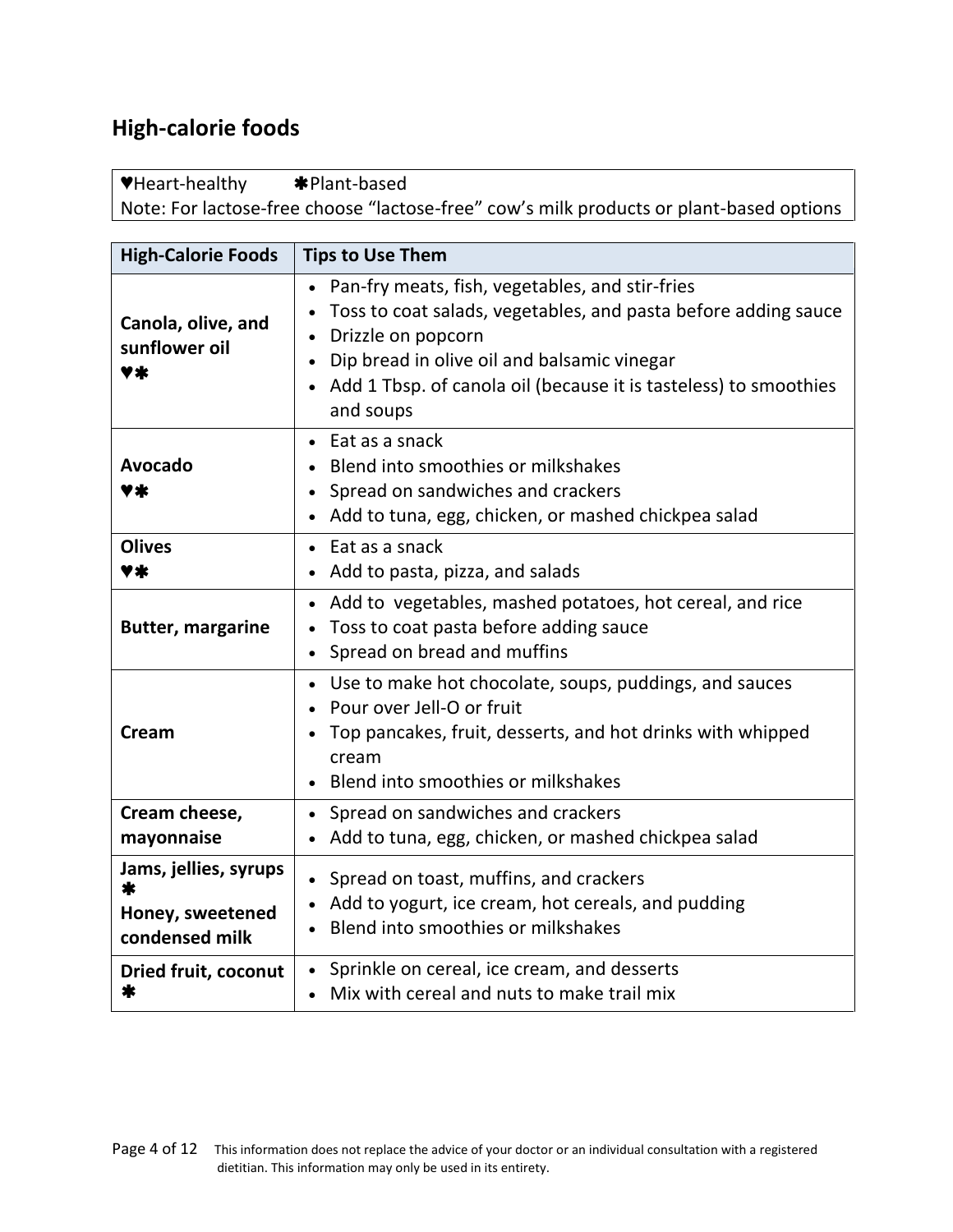# **High-protein foods**

These foods are also a good source of calories.

**♥**Heart-healthy Plant-based Note: For lactose-free choose "lactose-free" cow's milk products or plant-based options

| <b>High-Protein Foods</b>                                     | <b>Tips to Use Them</b>                                                                                                                                                                                                                                                                     |
|---------------------------------------------------------------|---------------------------------------------------------------------------------------------------------------------------------------------------------------------------------------------------------------------------------------------------------------------------------------------|
| Meat, poultry, and<br>fatty fish<br>♥ (if choosing lean meat) | Add to salads, pasta, soups, omelets, and sandwiches<br>Eat fatty fish like salmon, trout, mackerel, herring or<br>sardines<br>Add tuna to macaroni and cheese                                                                                                                              |
| Legumes (dried<br>beans, peas, lentils)<br>7*                 | Add to salads, soups, stews, casseroles, and pasta sauce<br>$\bullet$<br>Mix with rice and vegetable dishes<br>Eat hummus or bean dip with pita bread or crackers<br>Snack on cooked edamame beans or roasted chickpeas                                                                     |
| <b>Tofu</b><br>♥≭                                             | Chop and add to soups, stir-fries, and salads<br>Blend into smoothies or milkshakes<br>Crumble onto pasta                                                                                                                                                                                   |
| <b>Eggs</b>                                                   | Eat boiled eggs as a snack, on salads, or on a sandwich<br>Make quiche, French toast, soufflés, and omelets<br>Cook into oatmeal and soups                                                                                                                                                  |
| <b>Cheese</b>                                                 | Grate and add to potatoes, vegetables, soups, eggs, pasta,<br>and meats<br>Dip veggies or bread in cheese sauce<br>Eat with fruit or crackers as a snack                                                                                                                                    |
| Yogurt, sour cream,<br>cottage cheese,<br>ricotta cheese      | Eat with fruit, honey, and nuts or seeds as a snack<br>Use to top vegetables, potatoes, casseroles, and soups<br>Use in muffins and pancakes<br><b>Blend into smoothies</b><br>Choose full-fat products for more calories<br>Choose Greek or Icelandic yogurt for more protein<br>$\bullet$ |
| Milk (cow, soy, pea)                                          | Use instead of water to make hot cereals and soups<br>Drink instead of water and use in smoothies<br>Choose whole 3.25% milk for more calories                                                                                                                                              |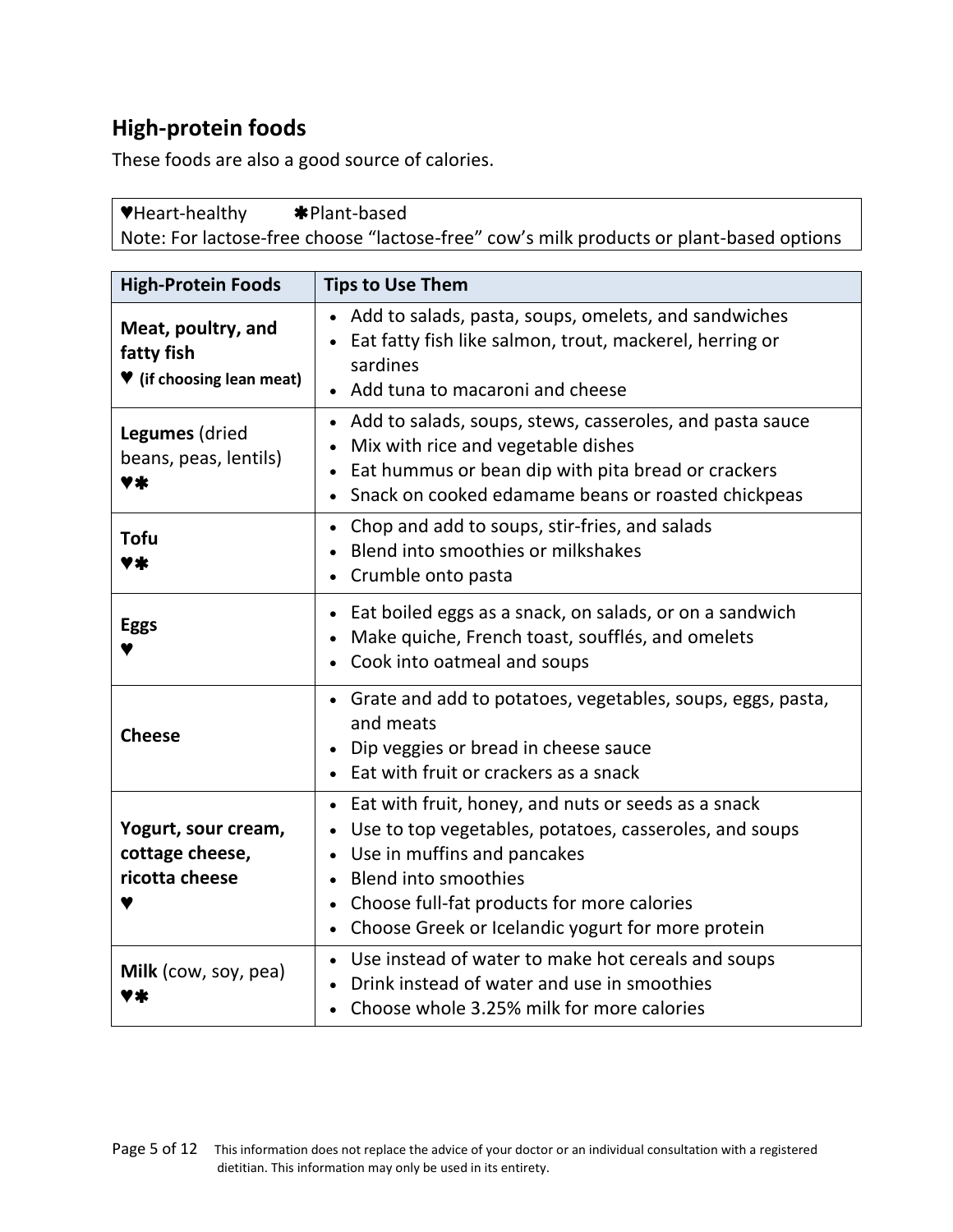| Skim milk powder                                                        | • Add to mashed potatoes, cereals, soups, and puddings<br>Blend into smoothies and milkshakes<br>Use to make high-protein coffee (recipe on page 10)<br>Use to make high-protein milk (recipe on page 10)                                                |
|-------------------------------------------------------------------------|----------------------------------------------------------------------------------------------------------------------------------------------------------------------------------------------------------------------------------------------------------|
| <b>Nuts and seeds</b><br>V≭                                             | Add to yogurt, cereal, oatmeal, ice cream, and puddings<br>Sprinkle on salads and stir-fries<br>• Use in muffin and bread recipes<br>Make trail mix                                                                                                      |
| <b>Nut and seed butters</b><br>(like peanut butter<br>and tahini)<br>Y* | • Blend into smoothies or milkshakes<br>$\bullet$ Use as a dip<br>Spread on bread, crackers, and fruit<br>Swirl through ice cream, yogurt, and hot cereals<br>Use to make salad dressing or sauce<br>Add to mashed chickpeas or lentils to make a spread |

# **What are nutrition supplements?**

Nutrition supplements are high-calorie and/or high-protein products that can replace or supplement (add extra nutrition to) a meal or snack. Examples are:

- Nutrition supplement drinks like Ensure, Boost, and generic store brands
- Nutrition supplement puddings
- Protein powders like whey, soy, or pea protein

Try to get as much nutrition as you can from a variety of foods. If you cannot do this, nutrition supplements are a great choice.

Samples are available for patients at the Nutrition Resource Centre, T-Wing ground floor, TG-261 (across from the café).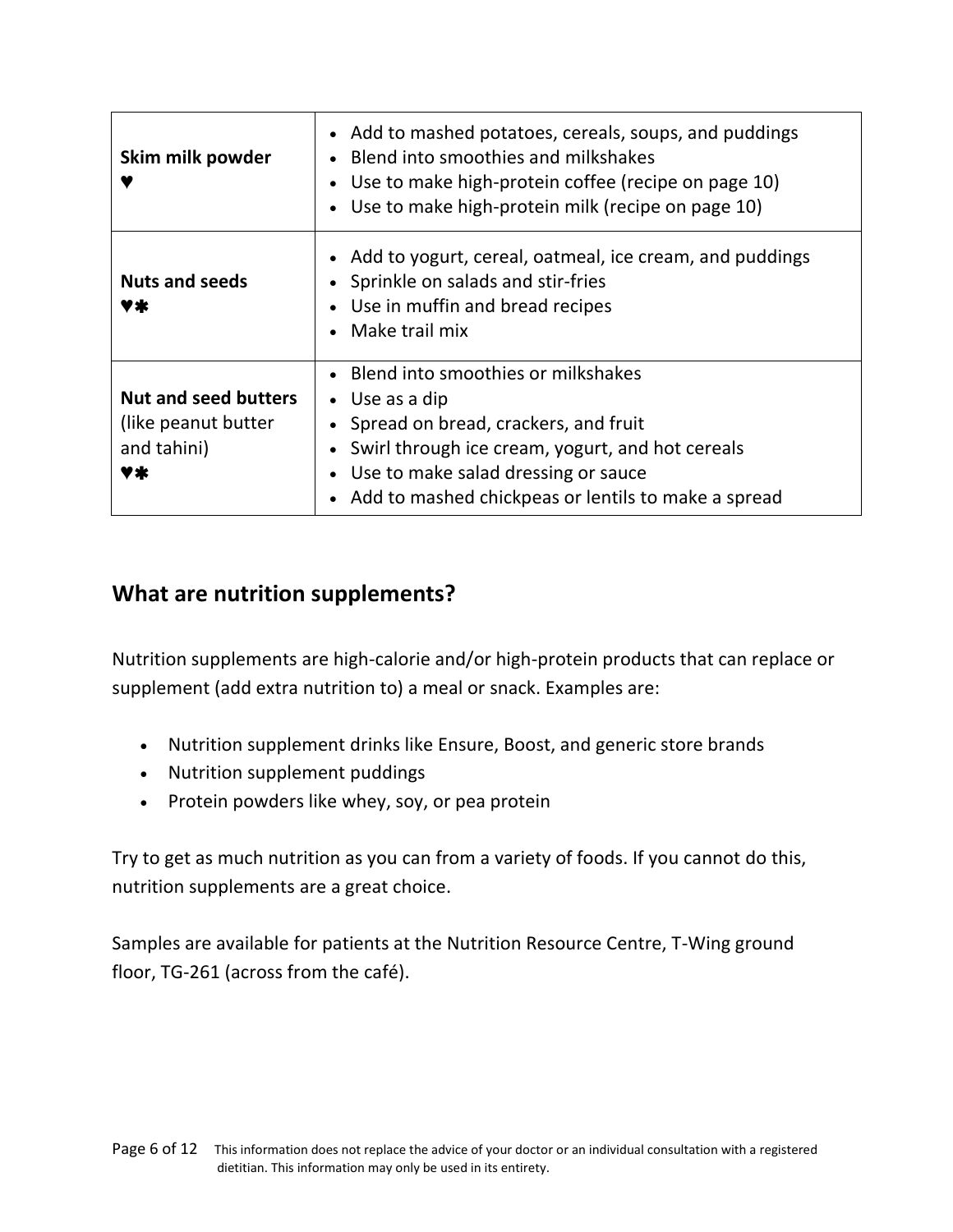# **High-calorie and high-protein meal and snack ideas**

### **Breakfast ideas**

- **Oatmeal or Cream of Wheat** cooked with milk or soy milk instead of water. Whisk in an egg while cooking or stir in peanut butter. Add cinnamon, raisins, chopped nuts, fresh fruit, and brown sugar.
- **Smoothie** with added protein foods like Greek yogurt, nut butter, tofu, protein powder, or skim milk powder. Use milk, soy milk, or high-protein milk\* as your fluid.
- **Scrambled eggs or tofu** topped with cheese. Serve with sliced avocado or baked beans.
- **French toast or banana pancakes\*** topped with syrup, fresh fruit, ricotta cheese, yogurt, peanut butter, or whipped cream.
- **Omelet** made with vegetables, cheese, and olives and fried in olive oil or butter.
- **Cereal** with high-protein milk\* and added chopped nuts, seeds, and dried fruit.
- **Greek or Icelandic yogurt or cottage cheese** with honey, fruit, and chopped nuts or seeds.
- **Toast, bagel, or bun** with peanut butter and honey, butter and cheese, or cream cheese and smoked salmon.
- **Fried rice** with protein foods like fried eggs, chicken, pork, shrimp, or tofu. Add extra olive oil to rice for even more calories.
- **Congee** with protein foods like eggs, chicken, tofu, shrimp, or pork. Stir in olive oil for extra calories or flavourless protein powder for more protein.

\*See recipe on pages 10 - 12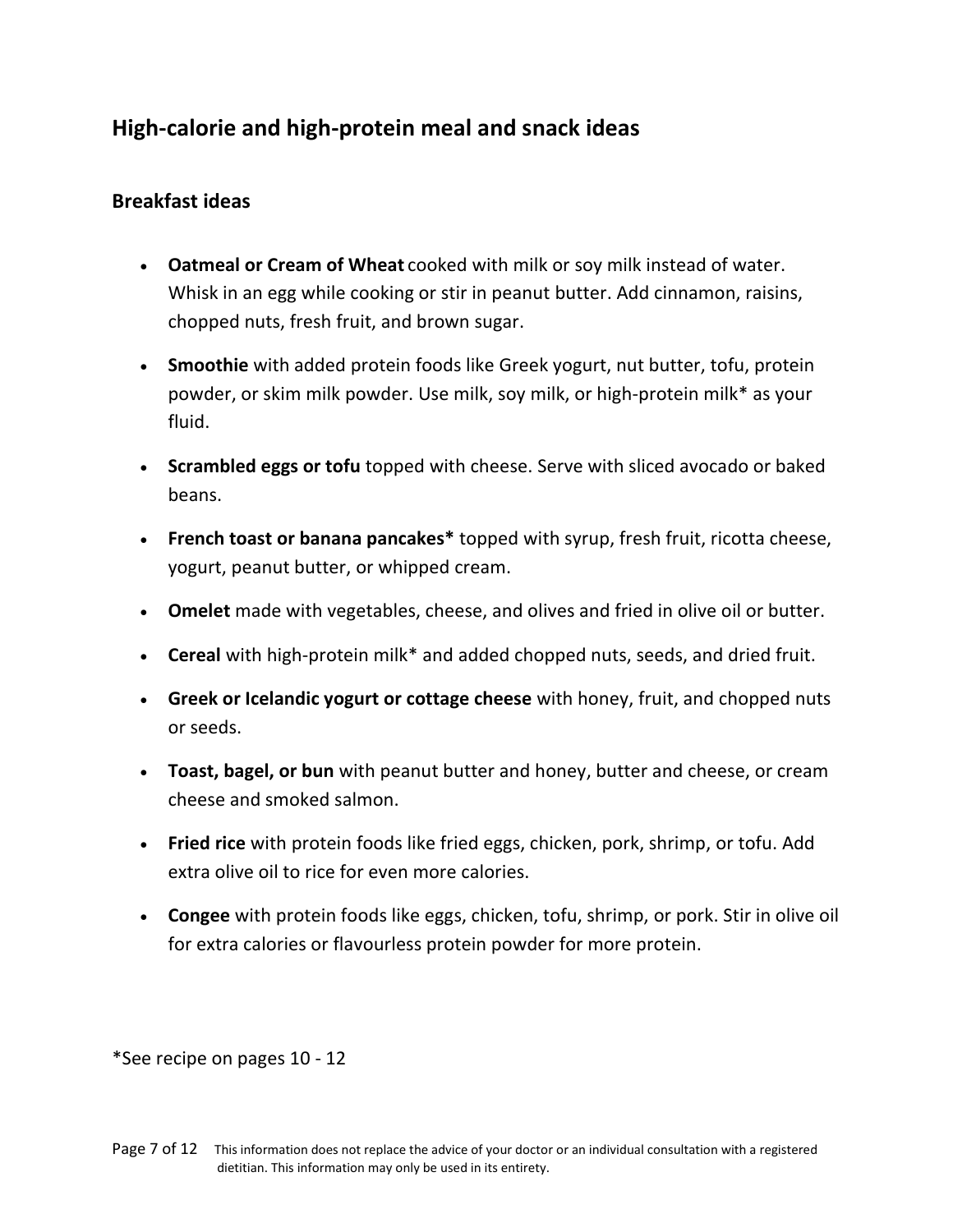## **Lunch and dinner ideas**

- **Sandwich** with a high-protein filling try egg, tuna, salmon, chicken, or chickpea salad, peanut butter, hummus, or cheese. Spread with butter, mayo, or avocado.
- **Soups** with cream, chicken, fish, tofu, beef, eggs, or legumes (dried beans, peas, or lentils). Add flavourless protein powder or chickpea flour for more protein.
- **Samosas** filled with meat.
- **Meat or fish** served with gravy and high-protein mashed potatoes.\*
- **Meat pies** served with high-protein mashed potatoes.\*
- **Quiche** made with cream, ham, and cheese.
- **Stir-fry** made with tofu or meat and served with peanut sauce.
- **Chili** with extra beans or ground meat, topped with full-fat sour cream, grated cheese, or avocado.
- **Nachos or tacos** topped with beans, cheese, olives, guacamole, full-fat sour cream, and/or salsa.
- **Dhal** topped with plain Greek yogurt and served with roti or naan.
- **Stew** made with meat or legumes (dried beans, peas, or lentils), and served over high-protein mashed potatoes.\*
- **Pasta or lasagna** with meat or lentils added to the sauce.
- **Pierogis or dumplings** filled with meat, cheese, or beans, pan-fried, and topped with full-fat sour cream and grated cheese.
- **Fried rice with protein foods** like fried eggs, chicken, pork, shrimp or tofu. Add extra olive oil to rice for even more calories.
- **Congee with protein foods** like eggs, chicken, tofu, shrimp, or pork. Stir in olive oil for extra calories or flavourless protein powder for more protein.

\*See recipe on pages 10 - 12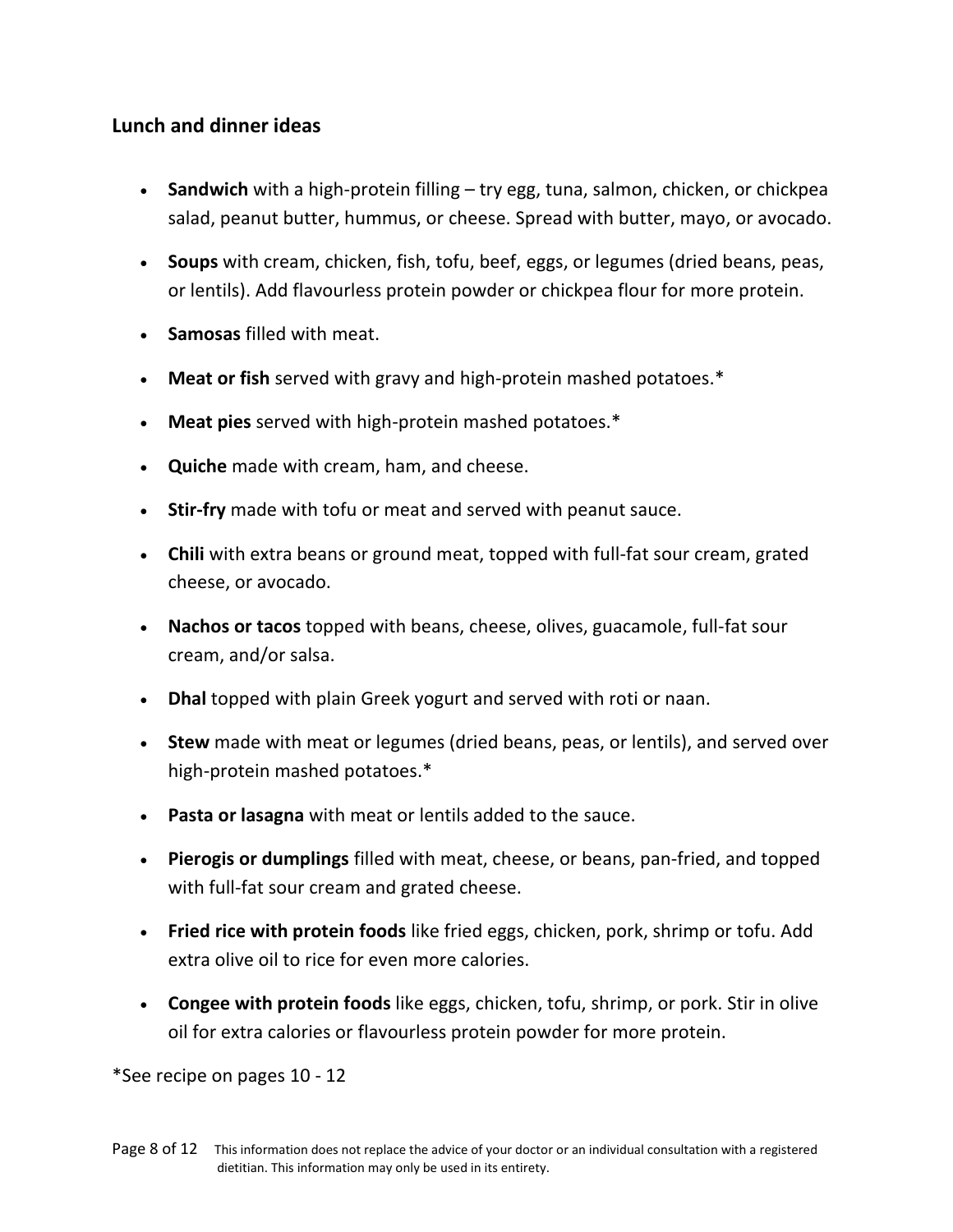## **Snack ideas**

- Peanut butter with apple slices, celery sticks, or crackers
- Banana muffin with peanut butter or cheese
- Hummus or tzatziki made with Greek yogurt spread on pita bread
- Cottage cheese with chopped apple, cinnamon, and maple syrup
- Cottage cheese on crackers with sliced cherry tomatoes
- Egg, tuna, salmon, chicken, chickpea, or lentil salad with vegetables or crackers
- Fruit smoothie with  $\frac{1}{4}$  cup skim milk powder or protein powder
- Handful of edamame beans or roasted chickpeas
- Hardboiled egg
- Bean dip with crackers, vegetables, or chips
- Popcorn with butter or olive oil and parmesan cheese, mixed with nuts
- Sliced cheese with fruit
- Trail mix made with nuts, seeds, dried fruit, and cereal
- Yogurt with nuts and seeds, honey, and fruit
- Avocado mashed with white beans and spread on toast

#### **Dessert ideas**

- Rice pudding or coconut mango sticky rice with added skim milk powder or protein powder
- Dessert tofu with fruit
- Ice cream, frozen yogurt, or milkshakes
- Cheesecake
- Pudding/custard made with milk, soy milk, or highprotein milk\*
- Creamy Jell-O\*
- \*See recipe on pages  $10 - 12$

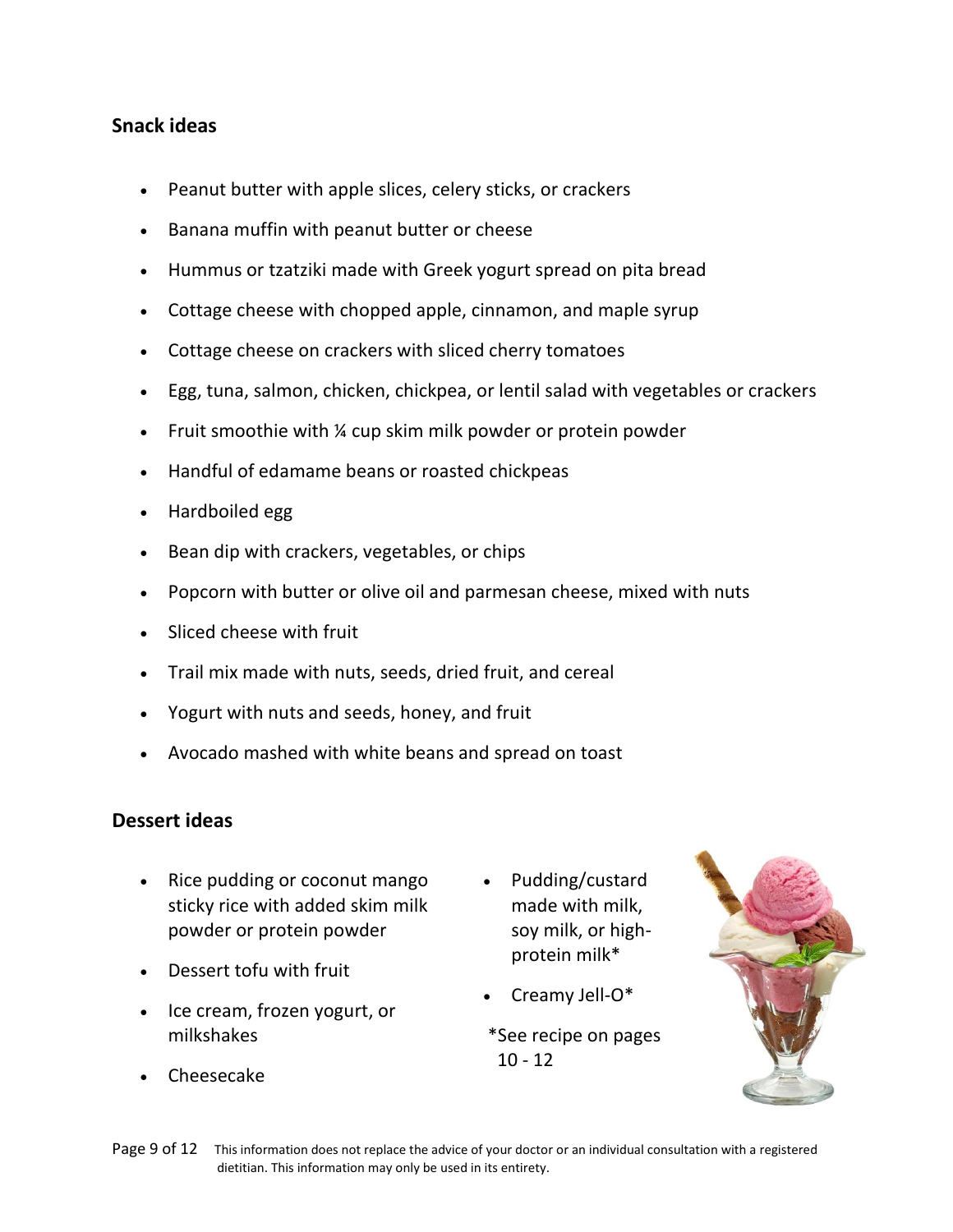# **Recipes**

### **High-Protein Milk**

Makes 1 cup (250 ml) - 244 calories, 17 g protein

#### **Ingredients:**

- $\cdot$  1 cup (250 ml) 3.25% whole milk
- ¼ cup (60 ml) skim milk powder

#### **Directions:**

- 1. Blend milk and skim milk powder.
- 2. Place in covered container and store in the fridge. You can make this in bigger batches and use it like regular milk in recipes and to drink.

### **High-Protein Coffee**

Makes 1 cup (250 ml) - 117 calories, 9 g protein

#### **Ingredients:**

- $\cdot$  1 cup (250 ml) coffee
- 2 Tbsp. (30 ml) cream

### **Directions:**

- 1. Blend coffee, cream, and sugar/honey.
- 2. Stir in skim milk powder.
- Sugar or honey to taste
- ¼ cup (60 ml) skim milk powder

### **Oatmeal**

Makes ¾ cup (175 ml) cooked oatmeal – 165 calories, 8 g protein (without toppings)

### **Ingredients:**

- 1 pack instant oatmeal
- 2 Tbsp. (30 ml) skim milk powder

# **Directions:**

- 1. Make oatmeal as directed and mix skim milk powder into hot oatmeal.
- 2. Top with cinnamon, raisins, chopped nuts, fresh fruit, peanut butter and/or brown sugar.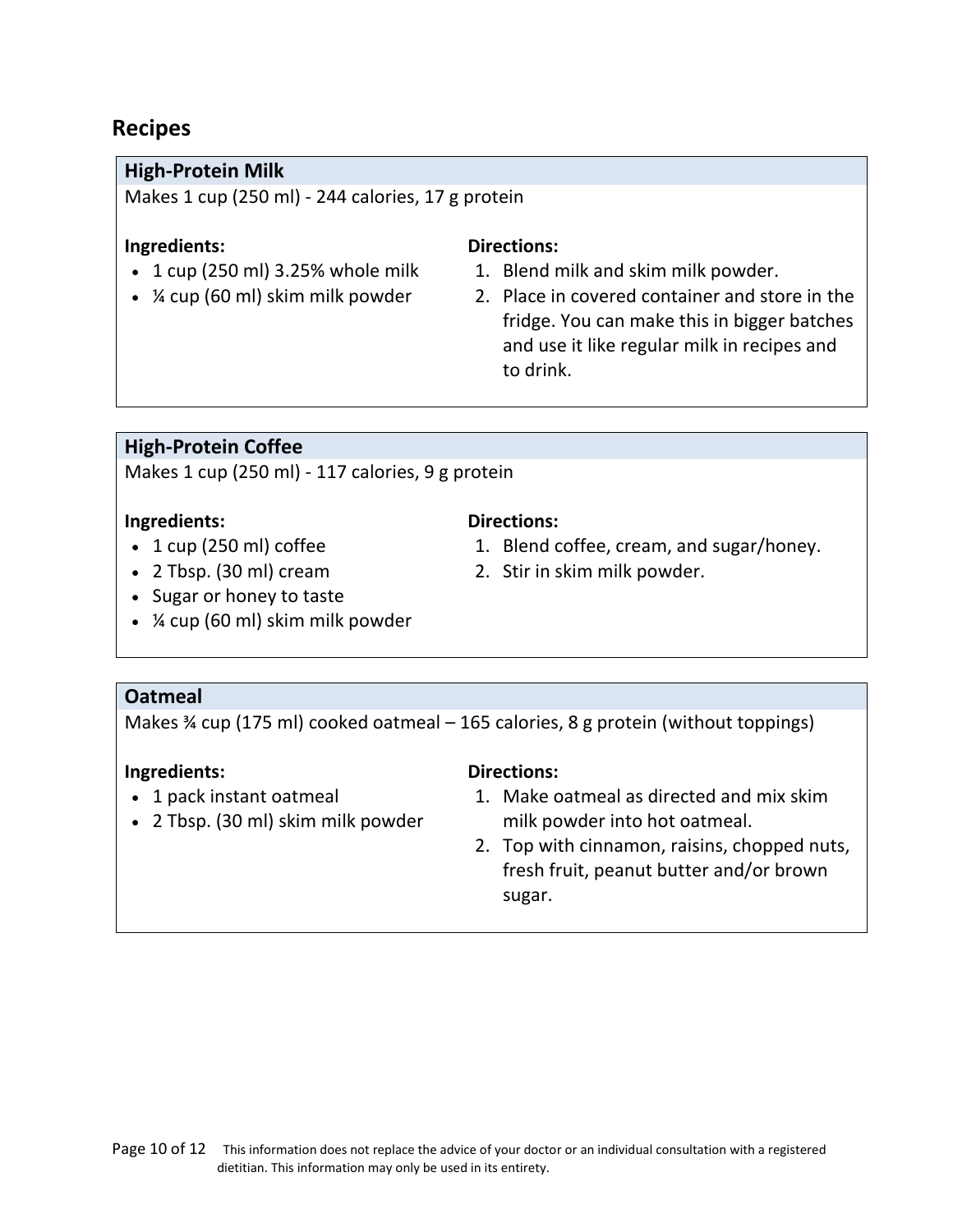#### **Banana Pancakes**

Makes 3 pancakes – 380 calories, 16 g protein (without toppings)

#### **Ingredients:**

- 1 ripe banana
- $\bullet$  2 eggs
- 3 Tbsp. (45 ml) pancake mix (or flour)
- Butter for frying

### **Directions:**

- 1. In a medium bowl, mash banana. Beat in eggs. Stir in pancake mix.
- 2. Fry pancakes in butter over medium heat.
- 3. Top with peanut butter, butter, syrup, fresh fruit and/or whipped cream.

### **Smoothie**

Makes 2 cups (500 ml)

1 cup (250 ml) has 242 calories, 18 g protein (if using soy milk and pea protein powder)

#### **Ingredients:**

- $\cdot$  1 cup (250 ml) soy milk or 3.25% whole milk
- ¼ cup (60 ml) protein powder
- 1 frozen banana
- ½ avocado
- $\cdot$  % cup (125 ml) raw spinach

# **Directions:**

- 1. Place all ingredients except protein powder in a blender and blend until smooth.
- 2. Add protein powder and blend for 2 seconds. Adding protein powder at the end prevents foaming.

### **Mashed Potatoes**

Makes  $\frac{1}{2}$  cup (125 ml) mashed potatoes – 236 calories, 11 g protein

### **Ingredients:**

- $\cdot$  % cup (125 ml) mashed potatoes made with milk/cream and margarine/butter (or try mashed sweet potato, turnip, or squash)
- 2 Tbsp. (30 ml) skim milk powder
- 2 Tbsp. (30 ml) shredded cheddar cheese

### **Directions:**

- 1. Mix skim milk powder into mashed potatoes.
- 2. Top with shredded cheese.